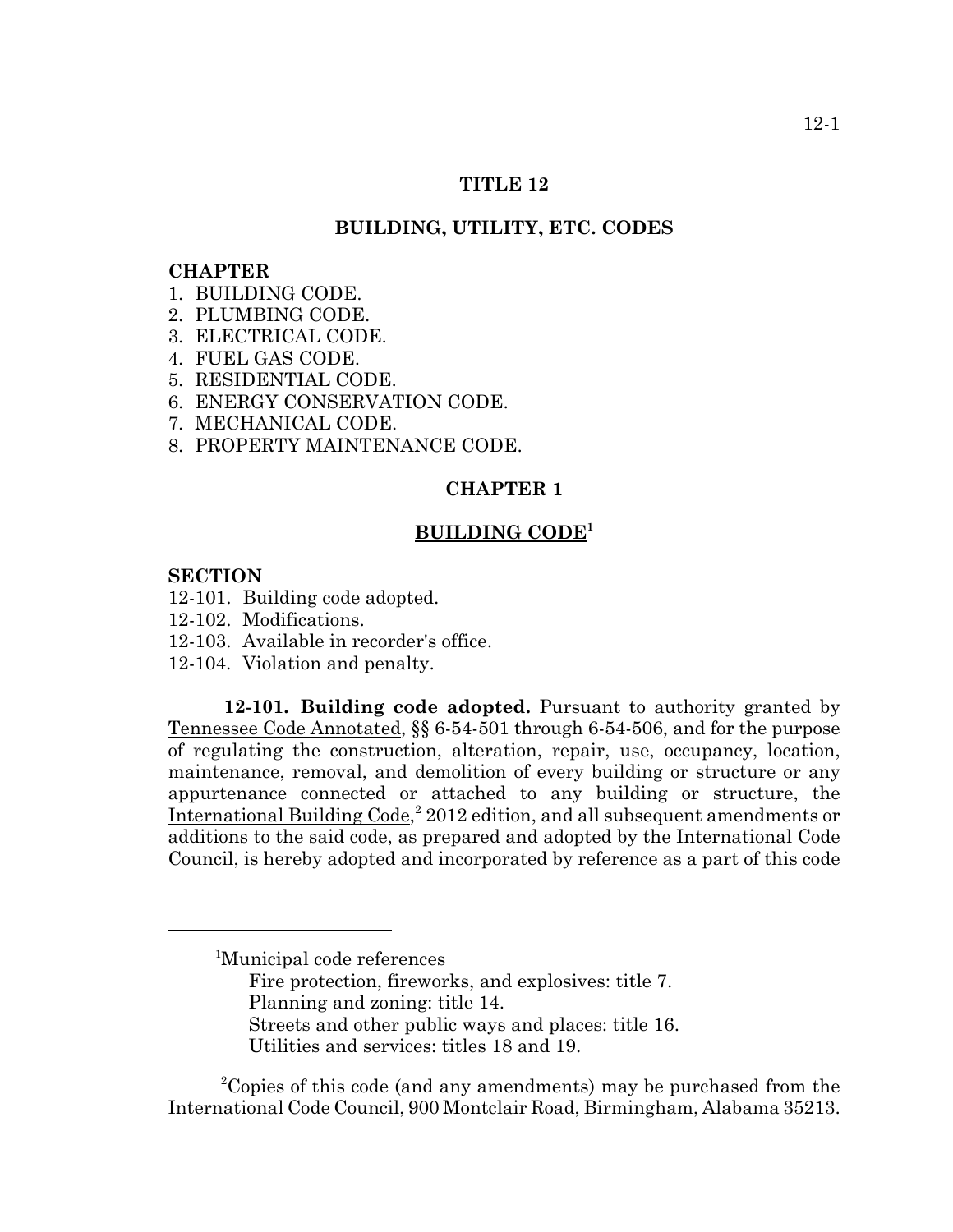as fully as if copied herein verbatim, and is hereinafter referred to as the building code.

**12-102. Modifications.** The following sections are hereby revised to read as follows: Definitions. Whenever the words "Building Official" are used in the building code, they shall refer to the person designated by the board of mayor and aldermen to enforce the provisions of the building code.

**12-103. Available in recorder's office.** Pursuant to the requirements of the Tennessee Code Annotated, § 6-54-502, one (1) copy of the building code has been placed on file in the recorder's office and shall be kept there for the use and inspection of the public.

**12-104. Violation and penalty.** It shall be unlawful for any person to violate or fail to comply with any provision of the building code as herein adopted by reference and modified. The violation of any section of this chapter shall be punishable by a penalty under the general penalty provision of this code. Each day a violation is allowed to continue shall constitute a separate offense.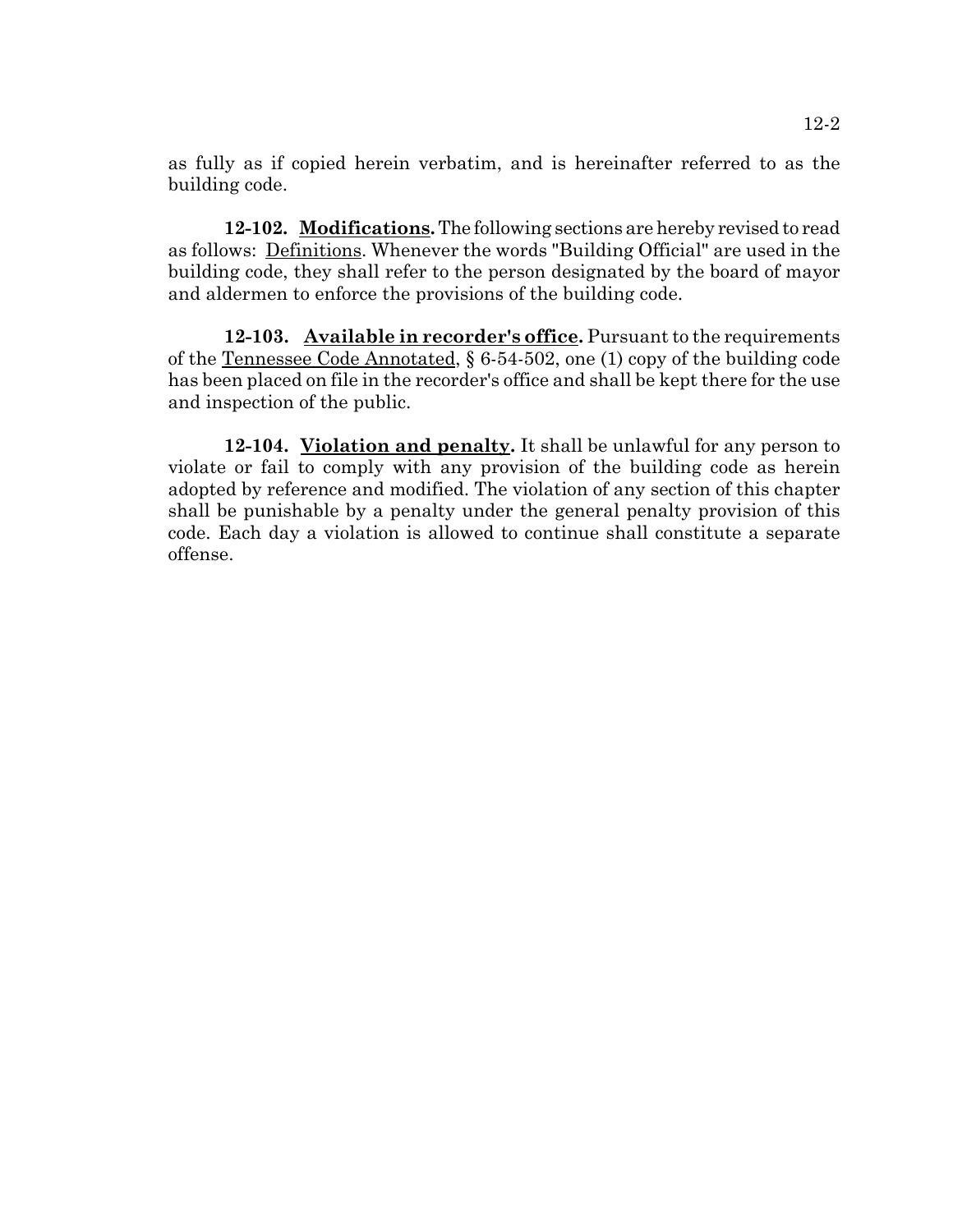# **PLUMBING CODE1**

### **SECTION**

- 12-201. Plumbing code adopted.
- 12-202. Modifications.
- 12-203. Available in recorder's office.
- 12-204. Violation and penalty.

**12-201. Plumbing code adopted.** Pursuant to authority granted by Tennessee Code Annotated, §§ 6-54-501 through 6-54-506, and for the purpose of regulating plumbing installations, including alterations, repairs, equipment, appliances, fixtures, fittings, and the appurtenances thereto, within or without the city, when such plumbing is or is to be connected with the city water or sewerage system, the International Plumbing Code<sup>2</sup>, 2012 edition, and all subsequent amendments or additions to the said code, as prepared and adopted by the International Code Council, is hereby adopted and incorporated by reference as a part of this code as fully as if copied herein verbatim, and is hereinafter referred to as the plumbing code.

**12-202. Modifications.** The following sections are hereby revised to read as follows: Definitions. Whenever the words "Building Official" are used in the plumbing code, they shall refer to the person designated by the board of mayor and aldermen to enforce the provisions of the plumbing code.

**12-203. Available in recorder's office.** Pursuant to the requirements of Tennessee Code Annotated, § 6-54-502, one (1) copy of the plumbing code has been placed on file in the recorder's office and shall be kept there for the use and inspection of the public.

**12-204. Violation and penalty.** It shall be unlawful for any person to violate or fail to comply with any provision of the plumbing code as herein

 <sup>1</sup> Municipal code references Cross-connections: title 18. Street excavations: title 16 Wastewater treatment: title 18. Water and sewer system administration: title 18.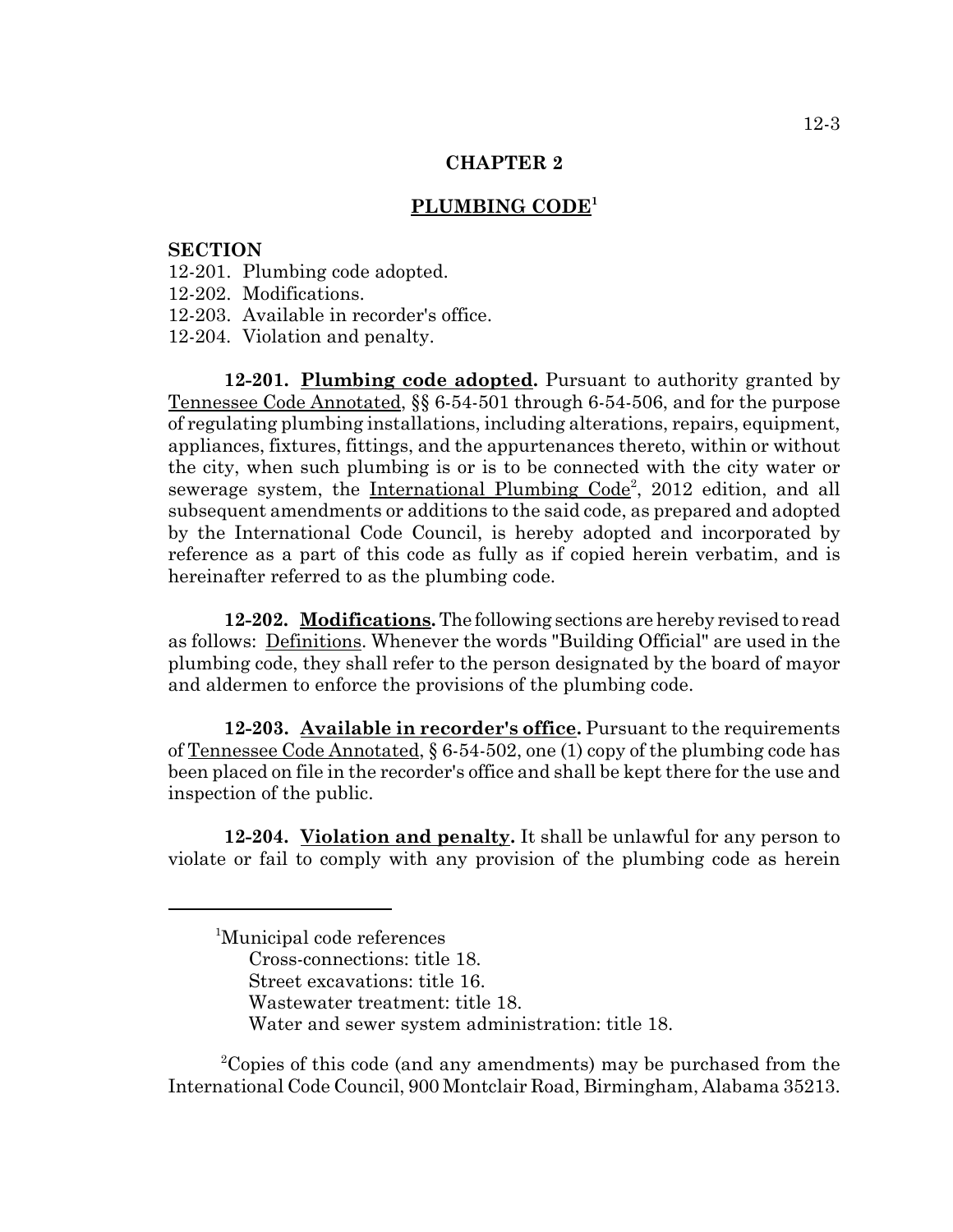adopted by reference and modified. The violation of any section of this chapter shall be punishable by a penalty under the general penalty provision of this code. Each day a violation is allowed to continue shall constitute a separate offense.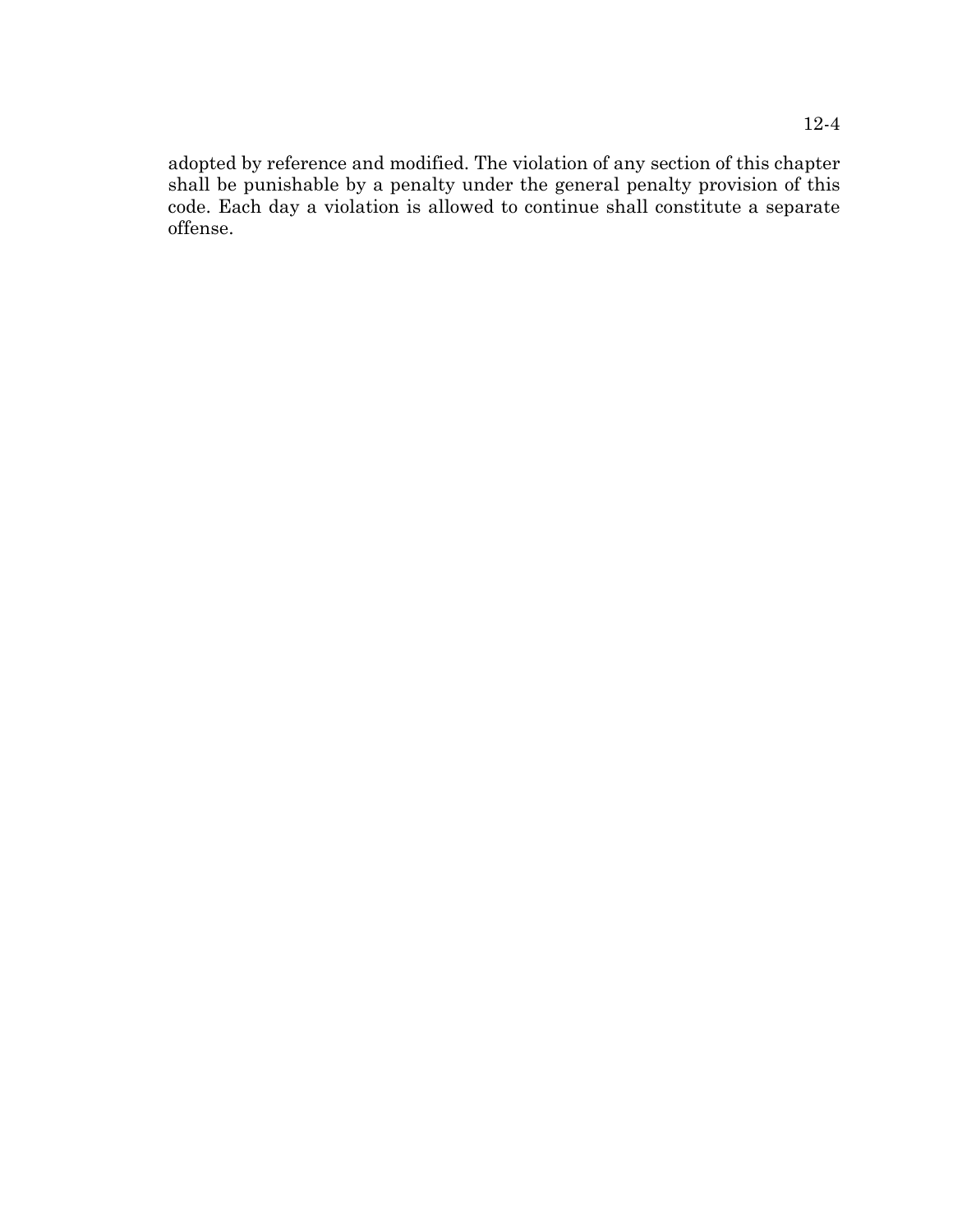# **ELECTRICAL CODE<sup>1</sup>**

### **SECTION**

- 12-301. Electrical code adopted.
- 12-302. Available in recorder's office.
- 12-303. Permit required for doing electrical work.
- 12-304. Enforcement.
- 12-305. Violation and penalty.

**12-301. Electrical code adopted.** Pursuant to authority granted by Tennessee Code Annotated, §§ 6-54-501 through 6-54-506, and for the purpose of providing practical minimum standards for the safeguarding of persons and of buildings and their contents from hazards arising from the use of electricity for light, heat, power, radio, signaling, or for other purposes, the National Electrical Code, 2008 edition,<sup>2</sup> as prepared by the National Fire Protection Association, is hereby adopted and incorporated by reference as a part of this code and is hereinafter referred to as the electrical code.

**12-302. Available in recorder's office.** Pursuant to the requirements of Tennessee Code Annotated, § 6-54-502, one (1) copy of the electrical code has been placed on file in the recorder's office and shall be kept there for the use and inspection of the public.

**12-303. Permit required for doing electrical work**. No electrical work shall be done within this town until a permit therefor has been issued by the town. The term "electrical work" shall not be deemed to include minor repairs that do not involve the installation of new wire, conduits, machinery, apparatus, or other electrical devices generally requiring the services of an electrician.

**12-304. Enforcement.** The electrical inspector shall be such person as the mayor shall appoint or designate. It shall be his duty to enforce compliance with this chapter and the electrical code as herein adopted by reference. He is authorized and directed to make such inspections of electrical equipment and wiring, etc., as are necessary to insure compliance with the applicable

<sup>1</sup> <sup>1</sup>Municipal code references

Fire protection, fireworks and explosives: title 7.

<sup>&</sup>lt;sup>2</sup>Copies of this code may be purchased from the National Fire Protection Association, 1 Batterymarch Park, Quincy, Massachusetts 02269-9101.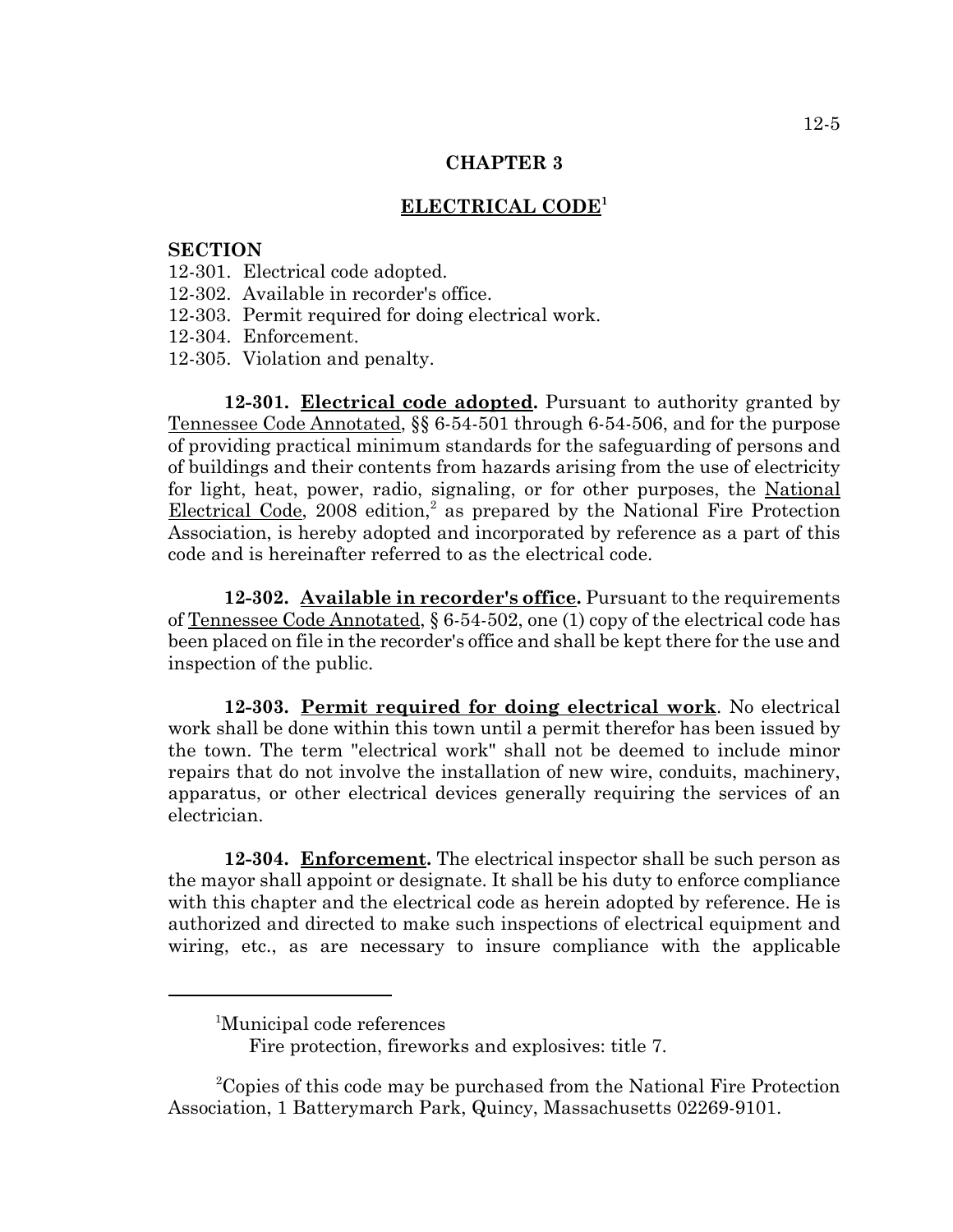regulations, and may enter any premises or building at any reasonable time for the purpose of discharging his duties. He is authorized to refuse or discontinue electrical service to any person or place not complying with this chapter and/or the electrical code.

**12-305. Violation and penalty.** It shall be unlawful for any person to do or authorize any electrical work or to use any electricity in such manner or under such circumstances as not to comply with this chapter and/or the requirements and standards prescribed by the electrical code. The violation of any section of this chapter shall be punishable by a penalty under the general penalty provision of this code. Each day a violation is allowed to continue shall constitute a separate offense.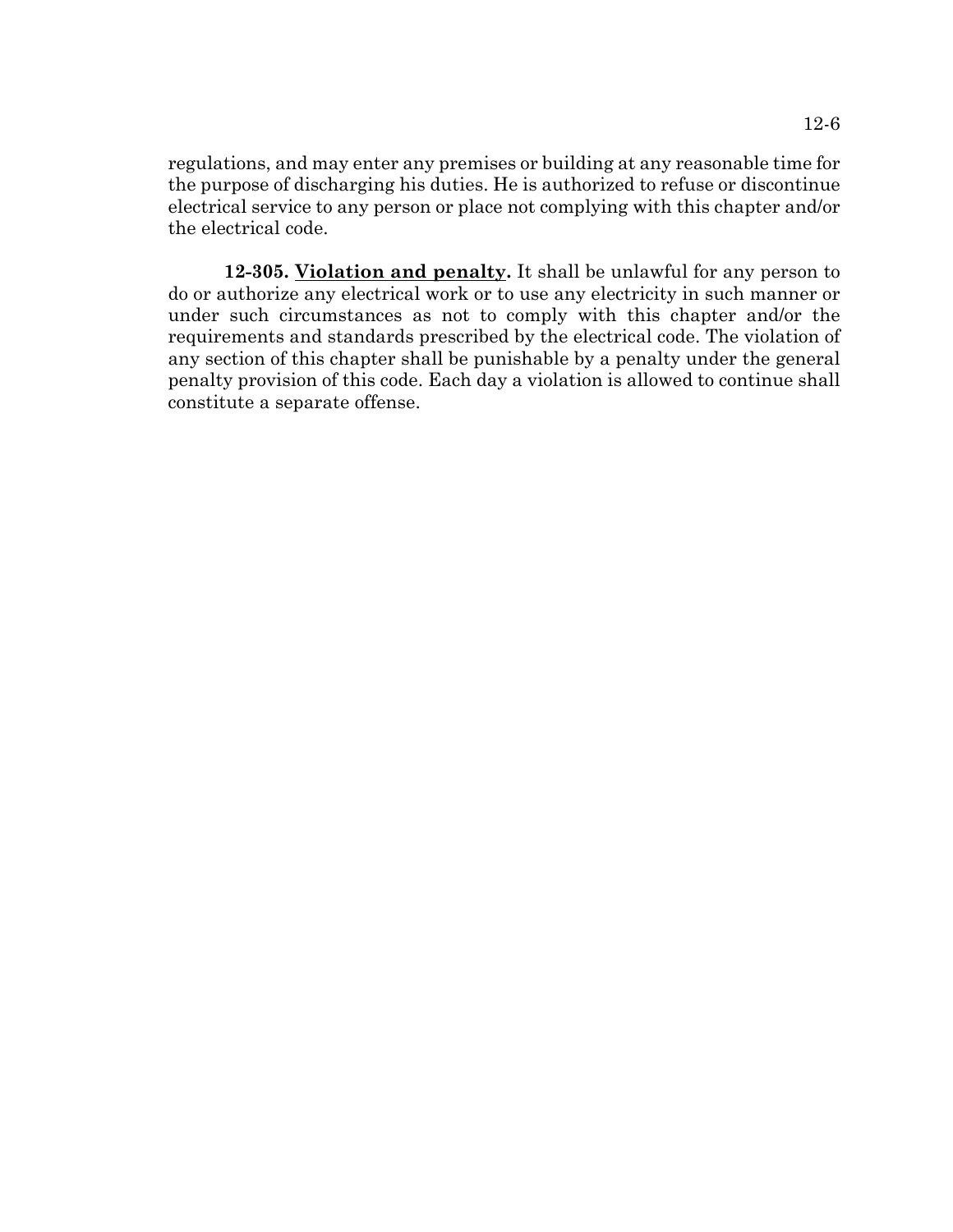# **FUEL GAS CODE**

# **SECTION**

- 12-401. Title and definitions.
- 12-402. Purpose and scope.
- 12-403. Available in the recorder's office
- 12-404. Use of existing piping and appliances.
- 12-405. Bond and license.
- 12-406. Gas inspector and assistants.
- 12-407. Powers and duties of inspector.
- 12-408. Permits.
- 12-409. Inspections.
- 12-410. Certificates.
- 12-411. Fees.
- 12-412. Nonliability.
- 12-413. Violation and penalty.

**12-401. Title and definitions.** This chapter and the code herein adopted by reference shall be known as the gas code of the town. The following definitions are provided for the purpose of interpretation and administration of the gas code.

(1) "Building official" shall refer to the person designated by the board of mayor and aldermen to enforce the provisions of the gas code.

(2) "Certain appliances" means conversion burners, floor furnaces, central heating plants, vented wall furnaces, water heaters, and boilers.

(3) "Certificate of approval" means a document or tag issued and/or attached by the inspector to the inspected material, piping, or appliance installation, filled out, together with date, address of the premises, and signed by the inspector.

(4) "Gas company" means any person distributing gas within the corporate limits or authorized and proposing to so engage.

(5) "Inspector" means the person appointed as inspector, and shall include each assistant inspector, if any, from time to time acting as such under this chapter by appointment of the mayor.

(6) "Person" means any individual, partnership, firm, corporation, or any other organized group of individuals.

**12-402. Purpose and scope.** The purpose of the gas code is to provide minimum standards, provisions, and requirements for safe installation of consumer's gas piping and gas appliances. All gas piping and gas appliances installed, replaced, maintained, or repaired within the corporate limits shall conform to the requirements of this chapter and to the International Fuel Gas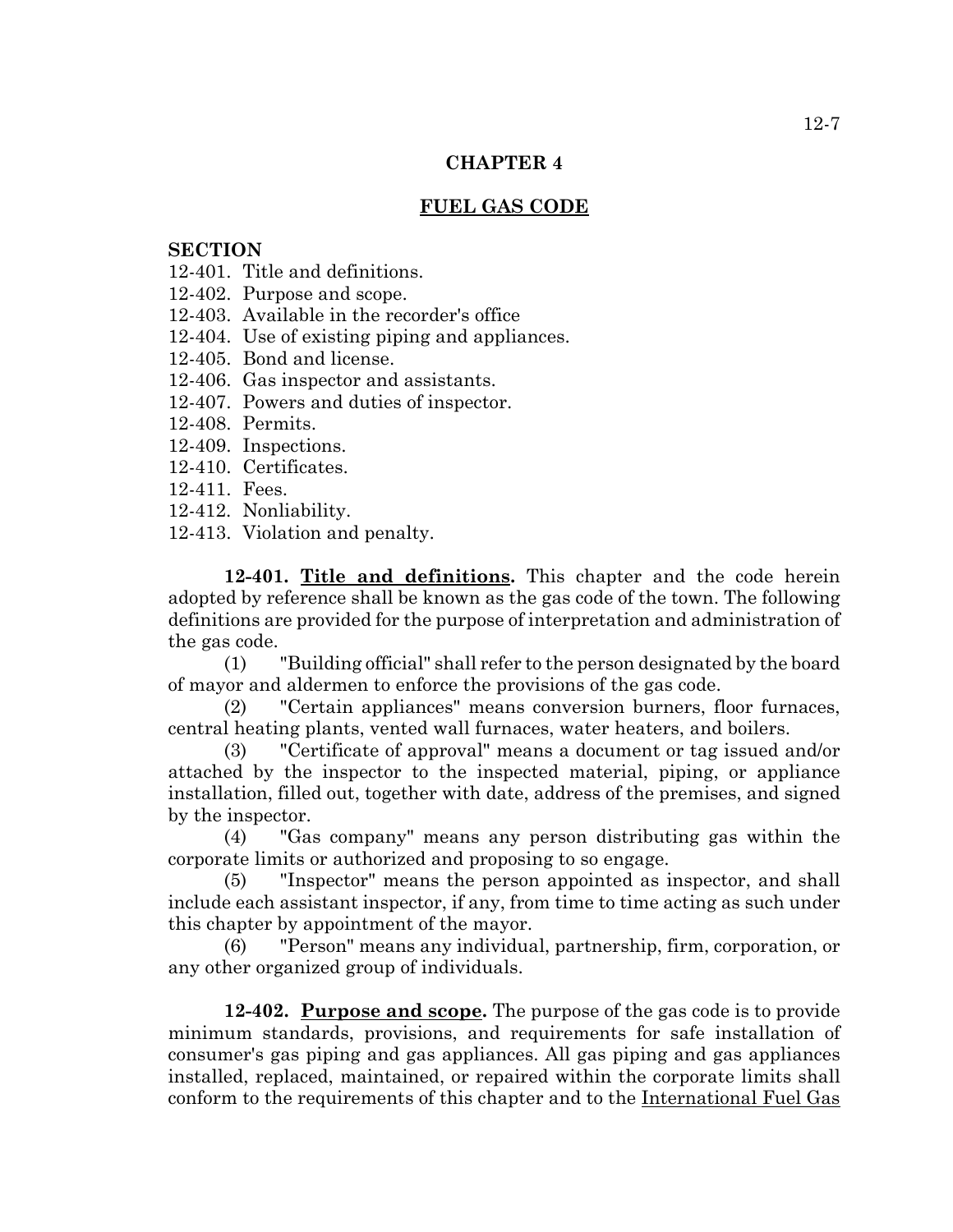Code,<sup>1</sup> 2012 edition, is hereby adopted and incorporated by reference and made a part of this chapter as if fully set forth herein and shall be referred to as the gas code.

**12-403. Available in recorder's office.** Pursuant to the requirements of Tennessee Code Annotated, § 6-54-502, one (1) copy of the gas code has been placed on file in the city recorder's office and shall be kept there for the use and inspection of the public.

**12-404. Use of existing piping and appliances.** Notwithstanding any provision in the gas code to the contrary, consumer's piping installed prior to the adoption of the gas code or piping installed to supply other than natural gas may be converted to natural gas if the inspector finds, upon inspection and proper tests, that such piping will render reasonably satisfactory gas service to the consumer and will not in any way endanger life or property; otherwise, such piping shall be altered or replaced, in whole or in part, to conform with the requirements of the gas code.

**12-405. Bond and license.** (1) No person shall engage in or work at the installation, extension, or alteration of consumer's gas piping or certain gas appliances, until such person shall have secured a license as hereinafter provided, and shall have executed and delivered to the mayor a good and sufficient bond in the penal sum of ten thousand dollars (\$10,000.00), with corporate surety, conditioned for the faithful performance of all such work, entered upon or contracted for, in strict accordance and compliance with the provisions of the gas code. The bond herein required shall expire on the first day of January next following its approval by the city recorder, and thereafter on the first day of January of each year a new bond, in form and substance as herein required, shall be given by such person to cover all such work as shall be done during such year.

(2) Upon approval of said bond, the person desiring to do such work shall secure from the city recorder a nontransferable license which shall run until the first day of January next succeeding its issuance, unless sooner revoked. The person obtaining a license shall pay any applicable license fees to the city recorder.

(3) Nothing herein contained shall be construed as prohibiting an individual from installing or repairing his own appliances or installing, extending, replacing, altering, or repairing consumer's piping on his own premises, or as requiring a license or a bond from an individual doing such work on his own premises; provided, however, all such work must be done in

<sup>1</sup> Copies of this code (and any amendments) may be purchased from the International Code Council, 900 Montclair Road, Birmingham, Alabama 35213.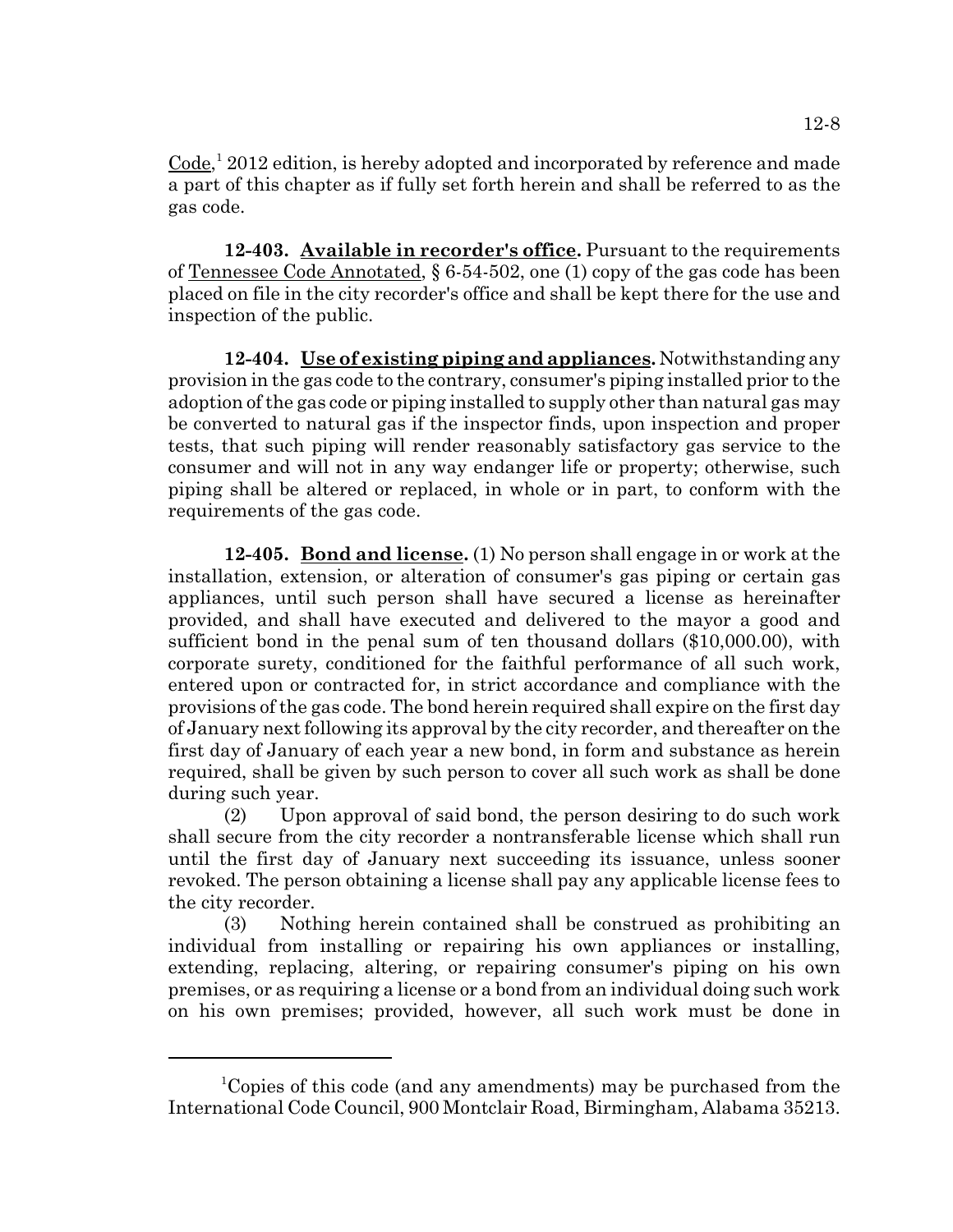conformity with all other provisions of the gas code, including those relating to permits, inspections, and fees.

**12-406. Gas inspector and assistants.** To provide for the administration and enforcement of the gas code, the office of gas inspector is hereby created. The inspector, and such assistants as may be necessary in the proper performance of the duties of the office, shall be appointed or designated by the board of mayor and aldermen.

**12-407. Powers and duties of inspector.** (1) The inspector is authorized and directed to enforce all of the provisions of the gas code. Upon presentation of proper credentials, he may enter any building or premises at reasonable times for the purpose of making inspections or preventing violations of the gas code.

(2) The inspector is authorized to disconnect any gas piping or fixture or appliance for which a certificate of approval is required but has not been issued with respect to same, or which, upon inspection, shall be found defective or in such condition as to endanger life or property. In all cases where such a disconnection is made, a notice shall be attached to the piping, fixture, or appliance disconnected by the inspector, which notice shall state that the same has been disconnected by the inspector, together with the reason or reasons therefor, and it shall be unlawful for any person to remove said notice or reconnect said gas piping or fixture or appliance without authorization by the inspector and such gas piping or fixture or appliance shall not be put in service or used until the inspector has attached his certificate of approval in lieu of his prior disconnection notice.

(3) It shall be the duty of the inspector to confer from time to time with representatives of the local health department, the local fire department, and the gas company, and otherwise obtain from proper sources all helpful information and advice, presenting same to the appropriate officials from time to time for their consideration.

**12-408. Permits.** (1) No person shall install a gas conversion burner, floor furnace, central heating plant, vented wall furnace, water heater, boiler, consumer's gas piping, or convert existing piping to utilize natural gas without first obtaining a permit to do such work from the mayor; however, permits will not be required for setting or connecting other gas appliances, or for the repair of leaks in house piping.

(2) When only temporary use of gas is desired, the recorder may issue a permit for such use, for a period of not to exceed sixty (60) days, provided the consumer's gas piping to be used is given a test equal to that required for a final piping inspection.

(3) Except when work in a public street or other public way is involved the gas company shall not be required to obtain permits to set meters, or to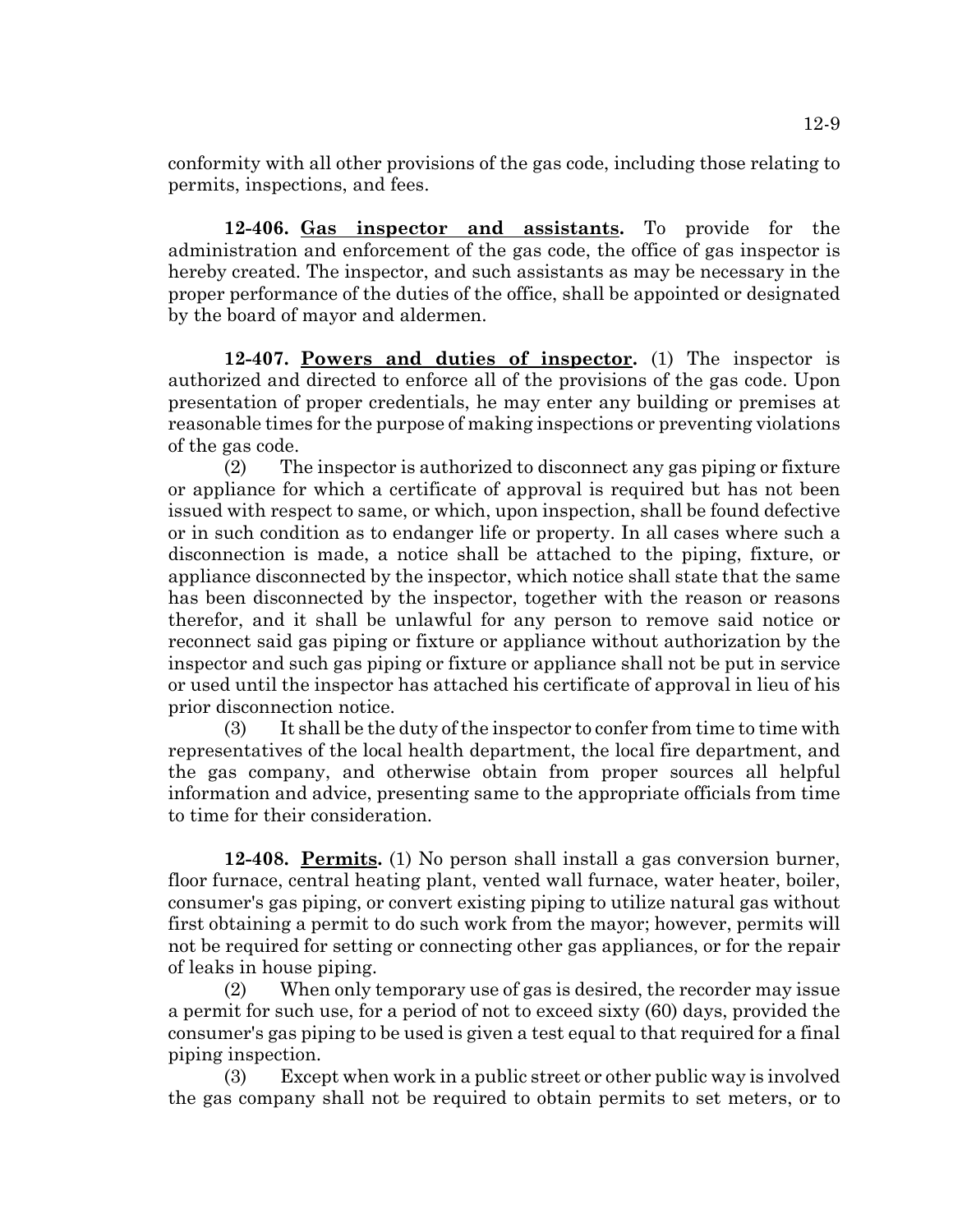12-10

**12-409. Inspections.** (1) A rough piping inspection shall be made after all new piping authorized by the permit has been installed, and before any such piping has been covered or concealed or any fixtures or gas appliances have been attached thereto.

(2) A final piping inspection shall be made after all piping authorized by the permit has been installed and after all portions thereof which are to be concealed by plastering or otherwise have been so concealed, and before any fixtures or gas appliances have been attached thereto. This inspection shall include a pressure test, at which time the piping shall stand an air pressure equal to not less than the pressure of a column of mercury six inches (6") in height, and the piping shall hold this air pressure for a period of at least ten (10) minutes without any perceptible drop. A mercury column gauge shall be used for the test. All tools, apparatus, labor, and assistance necessary for the test shall be furnished by the installer of such piping.

**12-410. Certificates.** The inspector shall issue a certificate of approval at the completion of the work for which a permit for consumer piping has been issued if after inspection it is found that such work complies with the provisions of the gas code. A duplicate of each certificate issued covering consumer's gas piping shall be delivered to the gas company and used as its authority to render gas service.

**12-411. Fees.** There shall be charged a fee of three dollars (\$3.00) for each gas permit issued. This fee shall include the costs of one inspection to be made by the gas inspector. Should additional inspections be necessary, there shall be an added charge of one dollar (\$1.00) for each such inspection.

**12-412. Nonliability.** This chapter shall not be construed as imposing upon the municipality any liability or responsibility for damages to any person injured by any defect in any gas piping or appliance mentioned herein, or by installation thereof, nor shall the municipality, or any official or employee thereof, be held as assuming any such liability or responsibility by reason of the inspection authorized hereunder or the certificate of approval issued by the inspector.

**12-413. Violation and penalty.** It shall be unlawful for any person to violate or fail to comply with any provision of the gas code as herein adopted by reference and modified. The violation of any section of this chapter shall be punishable under the general penalty provision of this code, or the license of such person may be revoked, or both fine and revocation of license may be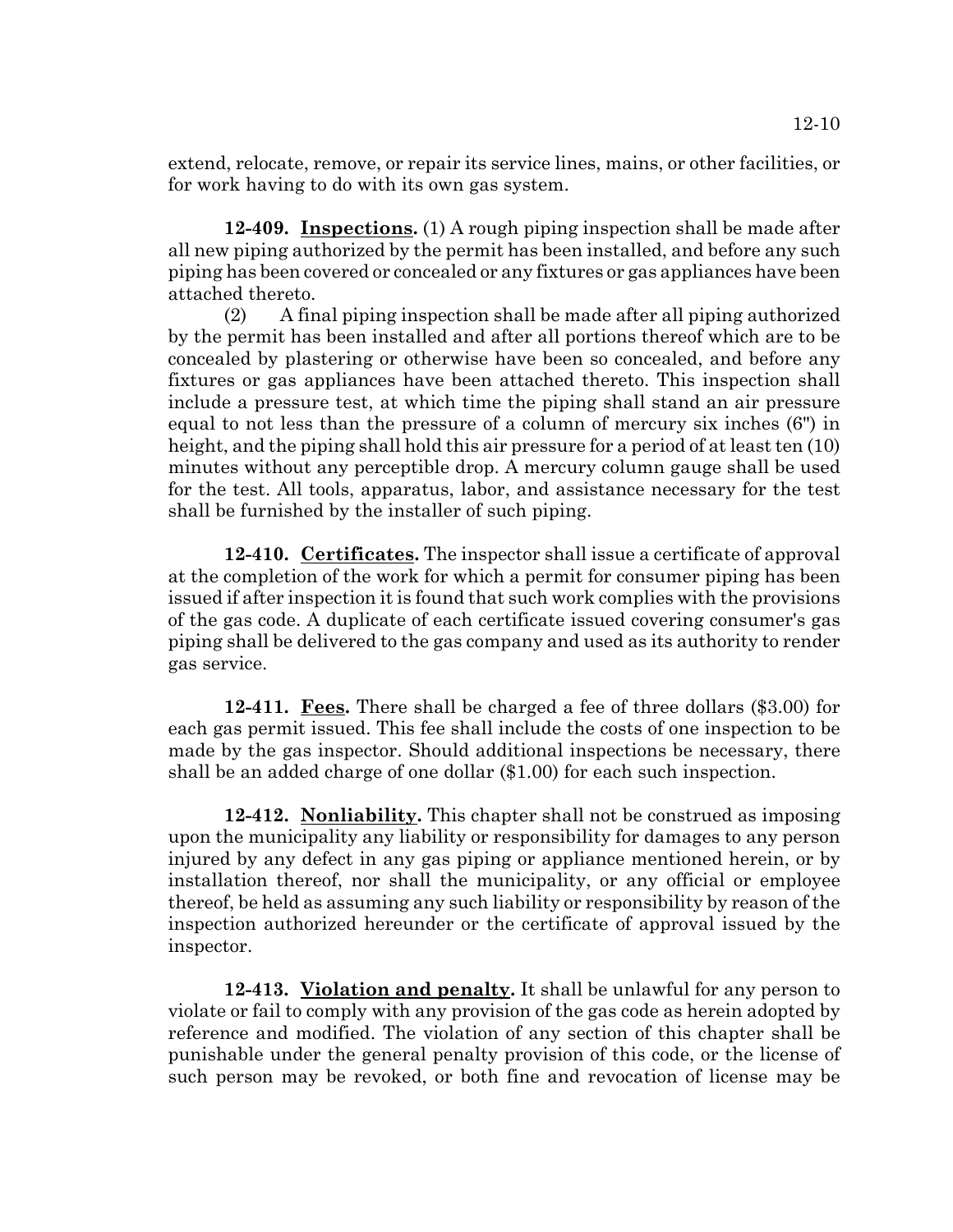imposed. Each day a violation is allowed to continue shall constitute a separate offense.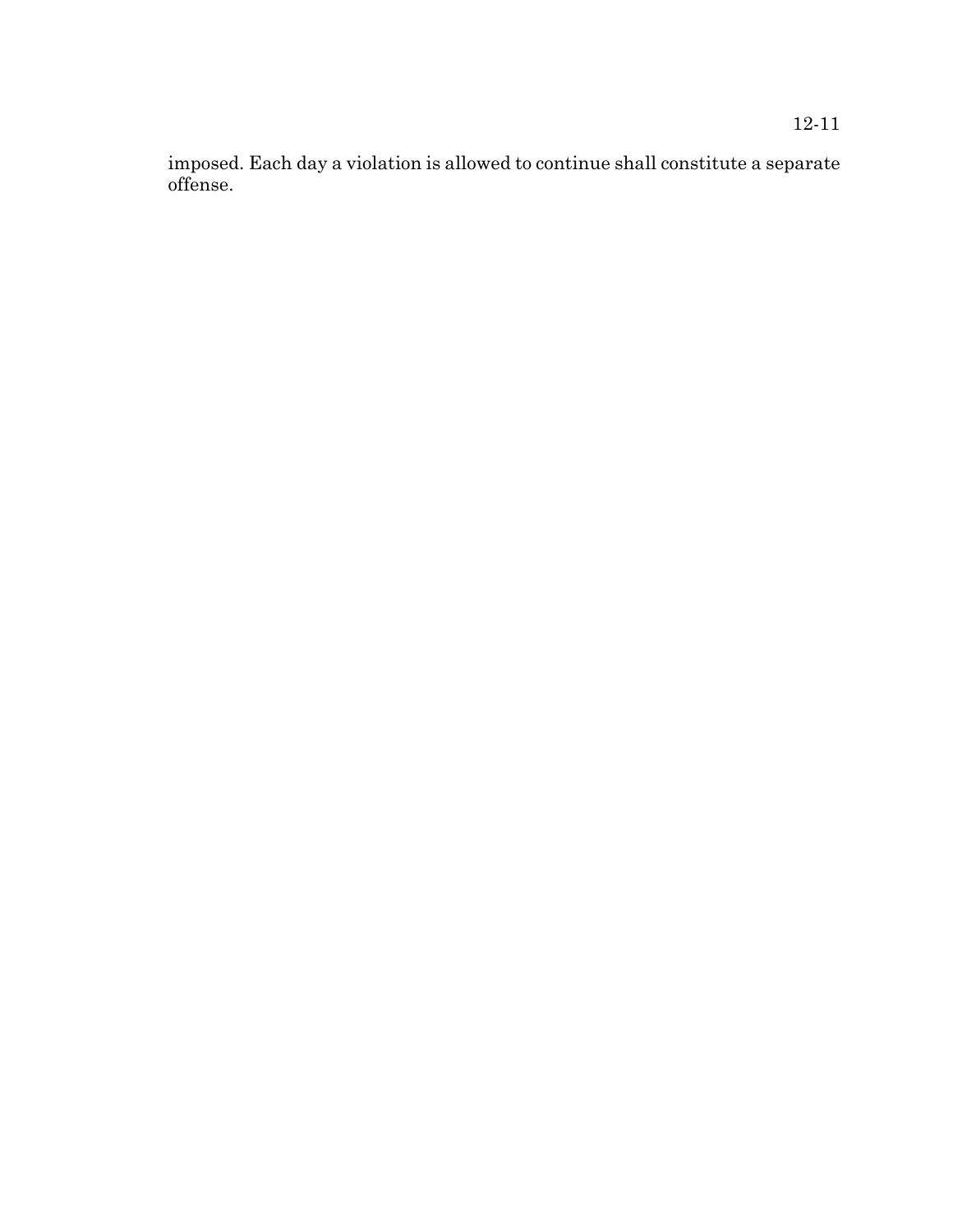# **RESIDENTIAL CODE<sup>1</sup>**

### **SECTION**

- 12-501. Residential code adopted.
- 12-502. Modifications.
- 12-503. Available in recorder's office.
- 12-504. Violation and penalty.

**12-501. Residential code adopted.** Pursuant to authority granted by Tennessee Code Annotated §§ 6-54-501 through 6-54-506, and for the purpose of providing building, plumbing, mechanical and electrical provisions, the International Residential Code, 2012 edition, and all subsequent amendments or additions to the said code, as prepared and adopted by the International Code Council, is hereby adopted and incorporated by reference as a part of this code as fully as if copied herein verbatim, and is hereinafter referred to as the residential code.

**12-502. Modifications.** The following sections are hereby revised to read as follows:

(1) Definitions. Whenever the words "Building Official" are used in the residential code, they shall refer to the person designated by the board of mayor and aldermen to enforce the provisions of the residential code.

(2) Automatic sprinkler system standards. (a) R313.1 regarding automatic sprinkler systems in townhouses. "An automatic residential fire sprinkler system shall not be required if a two (2) hour fire resistance rated wall exists between units, if such walls do not contain plumbing and/or mechanical equipment, ducts, or vents in the common wall. If said wall does not exist as described above, then an automatic residential fire sprinkler system shall be required."

(b) Section R313.2 regarding automatic sprinkler systems for one- and two- family dwellings. "An automatic residential fire sprinkler system in one- and two- family dwellings is optional." (as amended by Ord. #16-03, June 2016)

**12-503. Available in recorder's office.** Pursuant to the requirements of Tennessee Code Annotated, § 6-54-502, one (1) copy of the residential code has been placed on file in the city recorder's office and shall be kept there for the use and inspection of the public.

<sup>1</sup> Copies of this code (and any amendments) may be purchased from the International Code Council, 900 Montclair Road, Birmingham, Alabama 35213.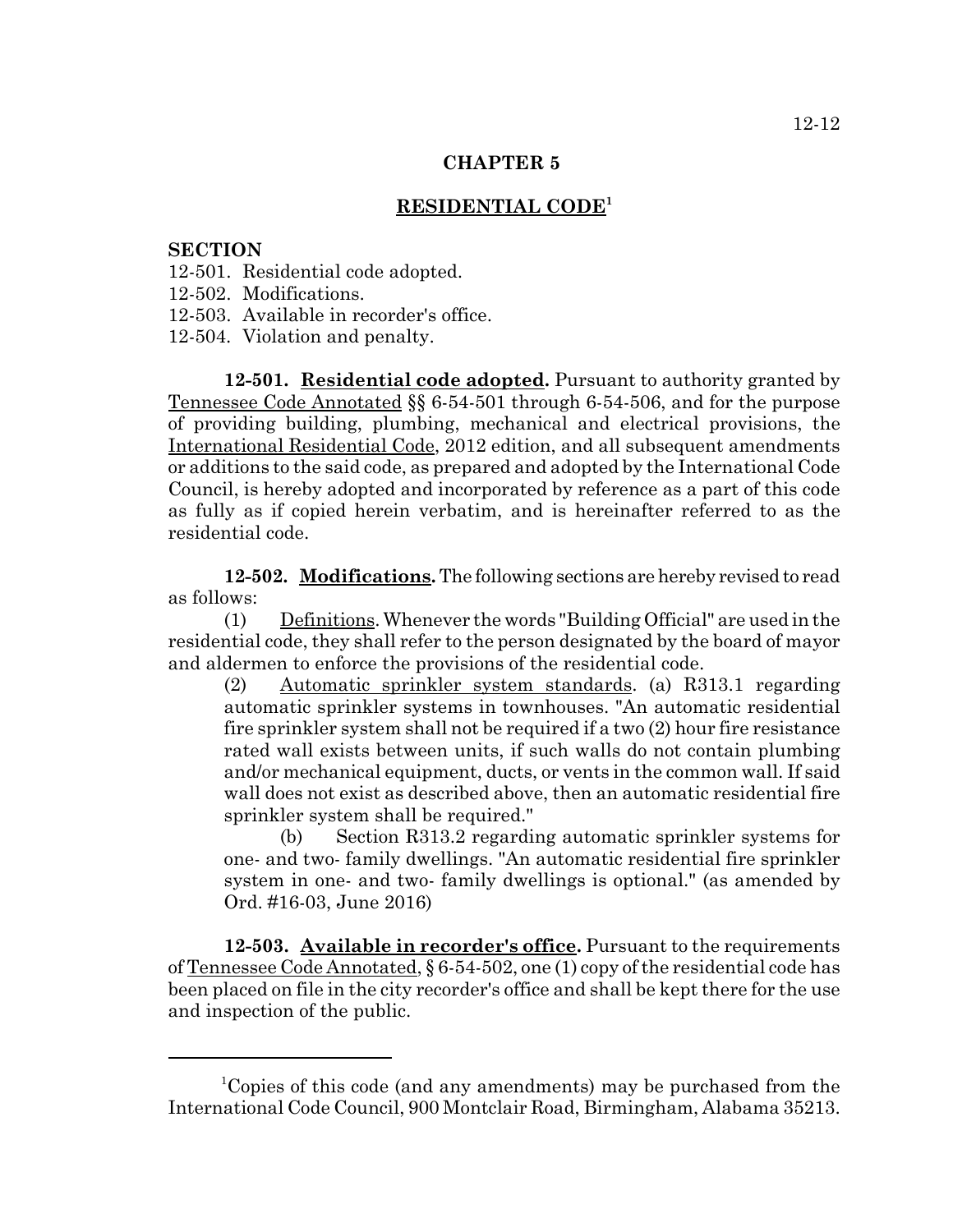**12-504. Violation and penalty.** It shall be unlawful for any person to violate or fail to comply with any provision of the residential code as herein adopted by reference and modified. The violation of any section of this chapter shall be punishable by a penalty under the general penalty provision of this code.. Each day a violation is allowed to continue shall constitute a separate offense.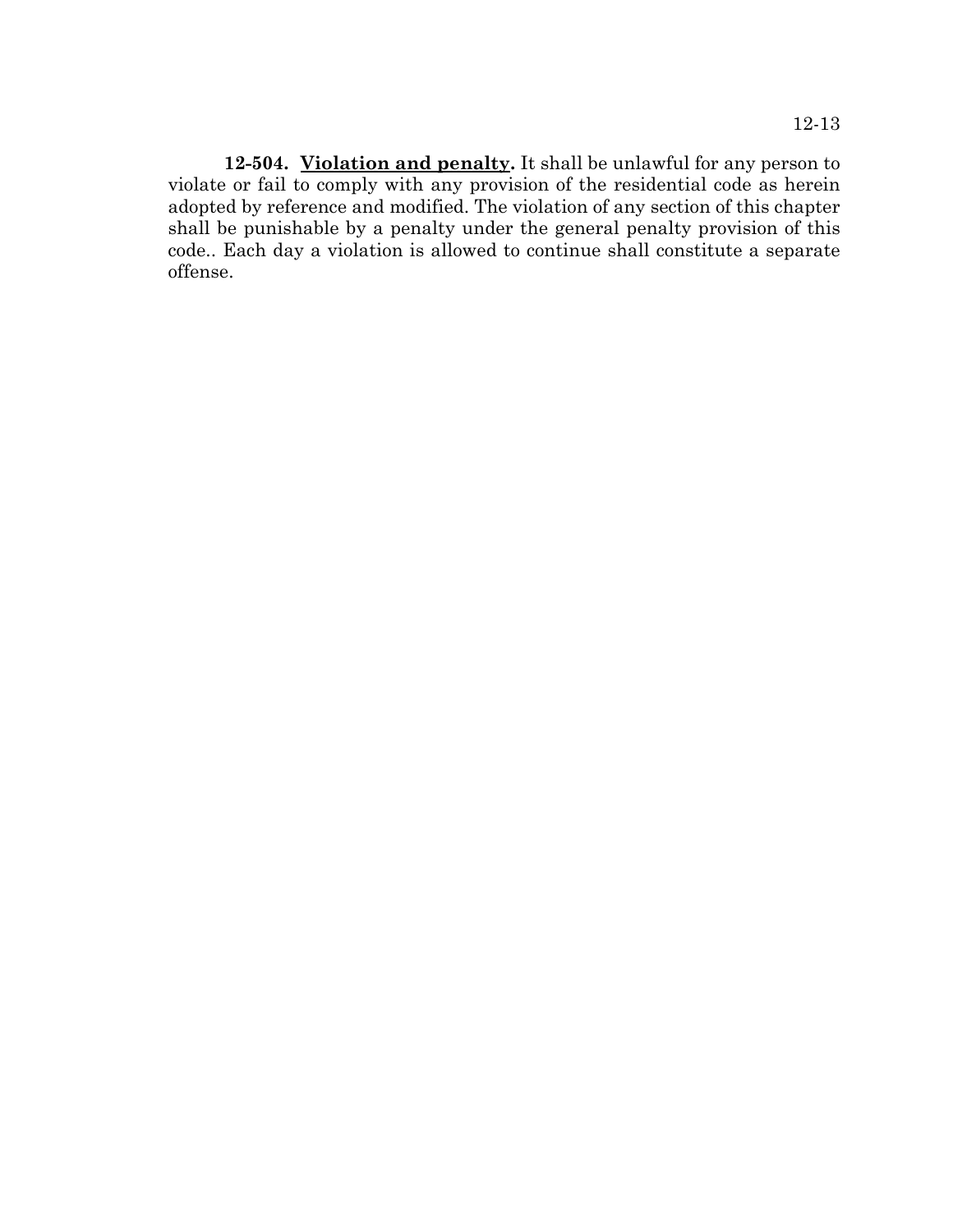# **ENERGY CONSERVATION CODE<sup>1</sup>**

#### **SECTION**

- 12 601. Energy code adopted.
- 12 602. Modifications.
- 12 603. Available in recorder's office.
- 12 604. Violation and penalty.

**12-601. Energy code adopted.** Pursuant to authority granted by Tennessee Code Annotated, §§ 6-54-501 through 6-54-506, and for the purpose of regulating the design of buildings for adequate thermal resistance and low air leakage and the design and selection of mechanical, electrical, water-heating and illumination systems and equipment which will enable the effective use of energy in new building construction, the International Energy Conservation Code,<sup>2</sup> 2012 edition, and all subsequent amendments or additions to said code, as prepared and adopted by the International Code Council, is hereby adopted and incorporated by reference as a part of this code, and are hereinafter referred to as the energy code.

**12-602. Modifications.** The following sections are hereby revised to read as follows: "Building Official." Whenever in the energy code these words are used, they shall refer to the person designated by the board of mayor and aldermen shall have appointed or designated to administer and enforce the provisions of the energy code.

**12-603. Available in recorder's office.** Pursuant to the requirements of Tennessee Code Annotated, § 6-54-502, one (1) copy of the energy code has been placed on file in the city recorder's office and shall be kept there for the use and inspection of the public.

**12-604. Violation and penalty.** It shall be unlawful for any person to violate or fail to comply with any provision of the energy code as herein adopted

<sup>1</sup> <sup>1</sup>Municipal code references Fire protection, fireworks, and explosives: title 7. Planning and zoning: title 14. Streets and other public ways and places: title 16. Utilities and services: titles 18 and 19.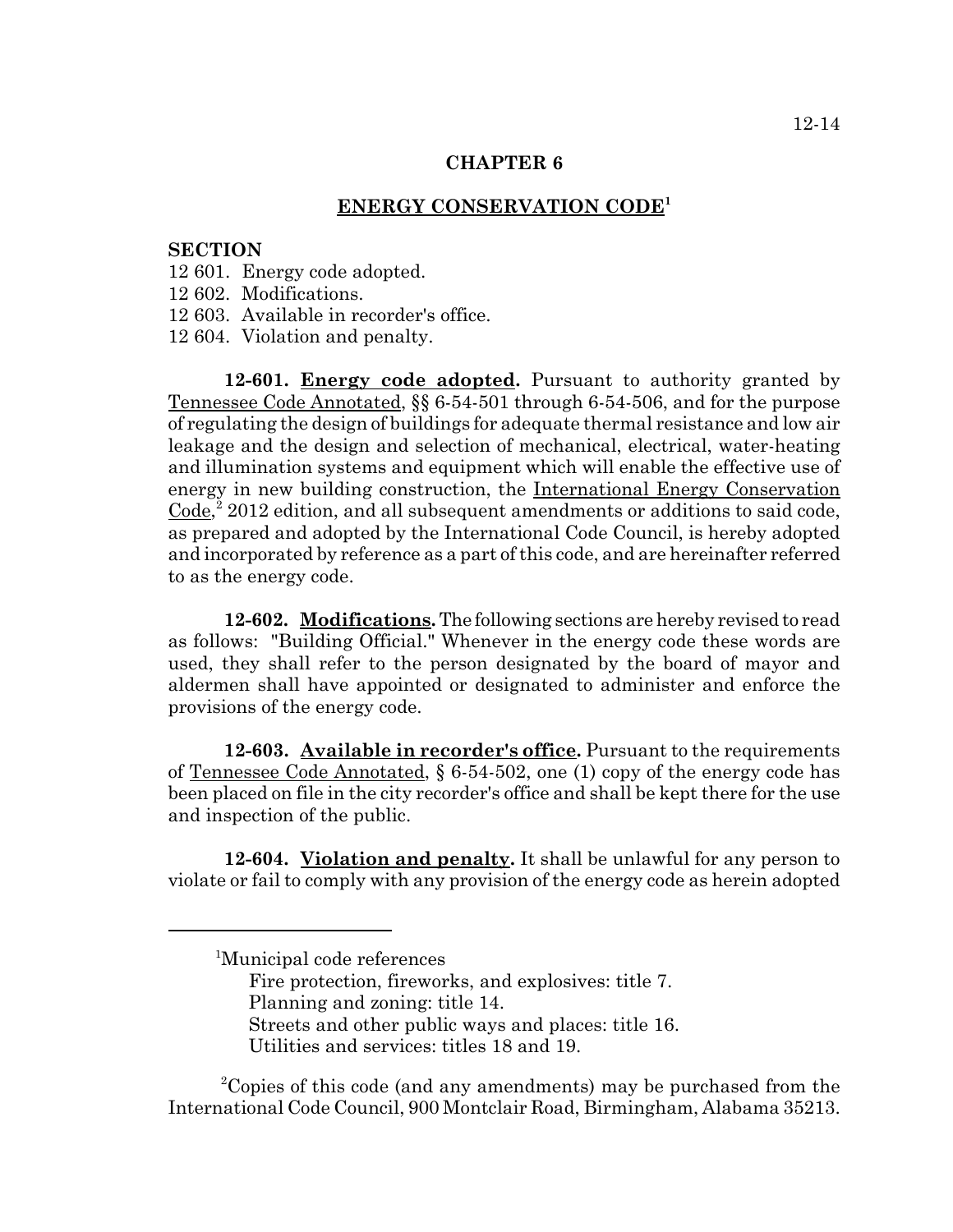by reference and modified. The violation of any section of this chapter shall be punishable by a penalty under the general penalty provision of this code. Each day a violation is allowed to continue shall constitute a separate offense.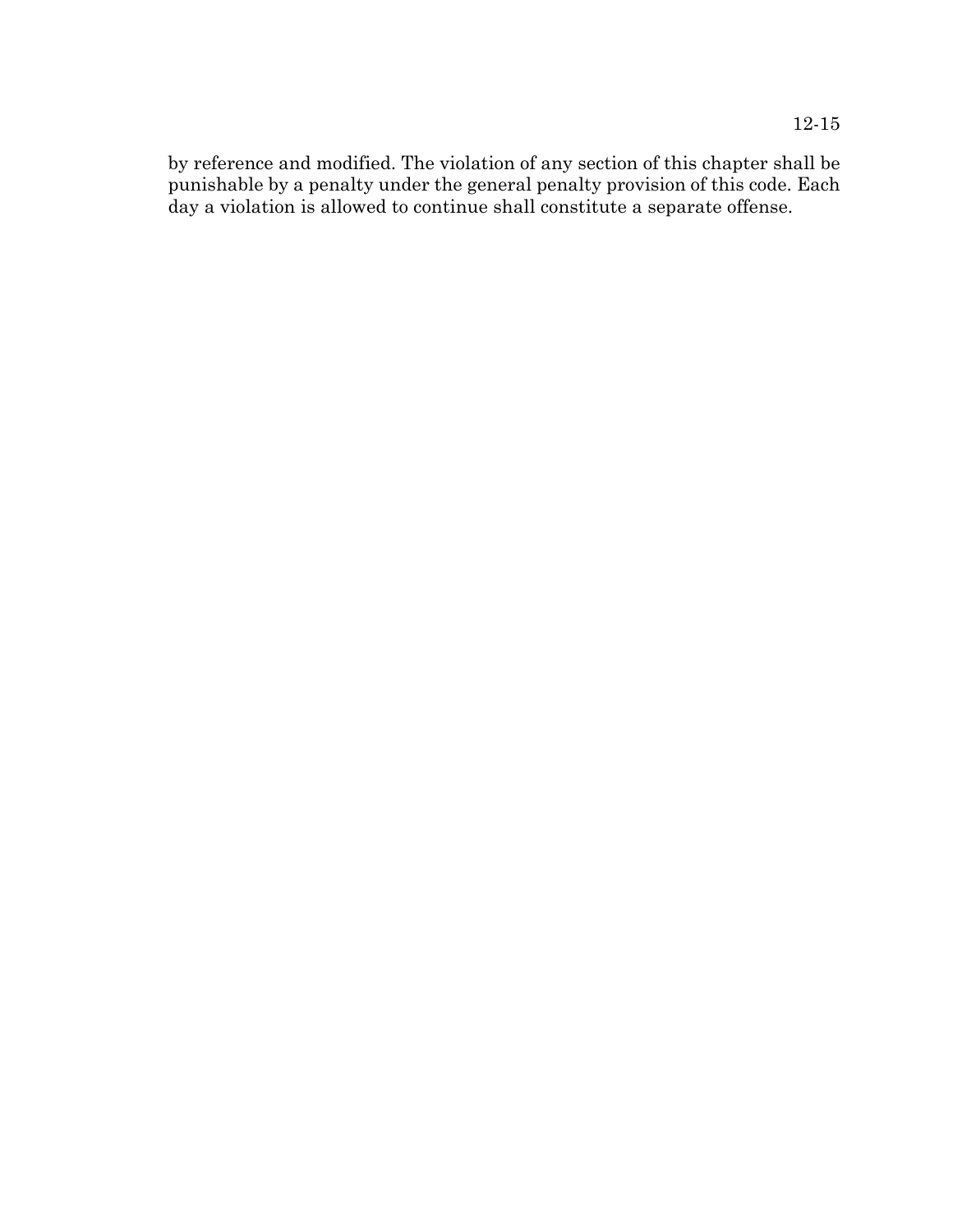# **MECHANICAL CODE<sup>1</sup>**

### **SECTION**

- 12-701. Mechanical code adopted.
- 12-702. Modifications.
- 12-703. Available in recorder's office.
- 12-704. Violation and penalty.

**12-701. Mechanical code adopted.** Pursuant to authority granted by Tennessee Code Annotated, §§ 6-54-501 through 6-54-506, and for the purpose of regulating the installation of mechanical systems, including alterations, repairs, replacement, equipment, appliances, fixtures, fittings and/or appurtenances thereto, including ventilating, heating, cooling, air conditioning, and refrigeration systems, incinerators, and other energy-related systems, the International Mechanical Code,<sup>2</sup> 2012 edition, and all subsequent amendments or additions to the said code, as prepared and adopted by the International Code Council, is hereby adopted and incorporated by reference as a part of this code as fully as if copied herein verbatim and is hereinafter referred to as the mechanical code.

**12-702. Modifications.** The following sections are hereby revised to read as follows: Definitions. Whenever the words "Building Official" are used in the mechanical code, they shall refer to the person designated by the board of mayor and aldermen to enforce the provisions of the mechanical code.

**12-703. Available in recorder's office.** Pursuant to the requirements of Tennessee Code Annotated, § 6-54-502, one (1) copy of the mechanical code has been placed on file in the city recorder's office and shall be kept there for the use and inspection of the public.

**12-704. Violation and penalty.** It shall be unlawful for any person to violate or fail to comply with any provision of the mechanical code as herein adopted. The violation of any section of this chapter shall be punishable by a

<sup>1</sup> Municipal code references Street excavations: title 16. Wastewater treatment: title 18. Water and sewer system administration: title 18.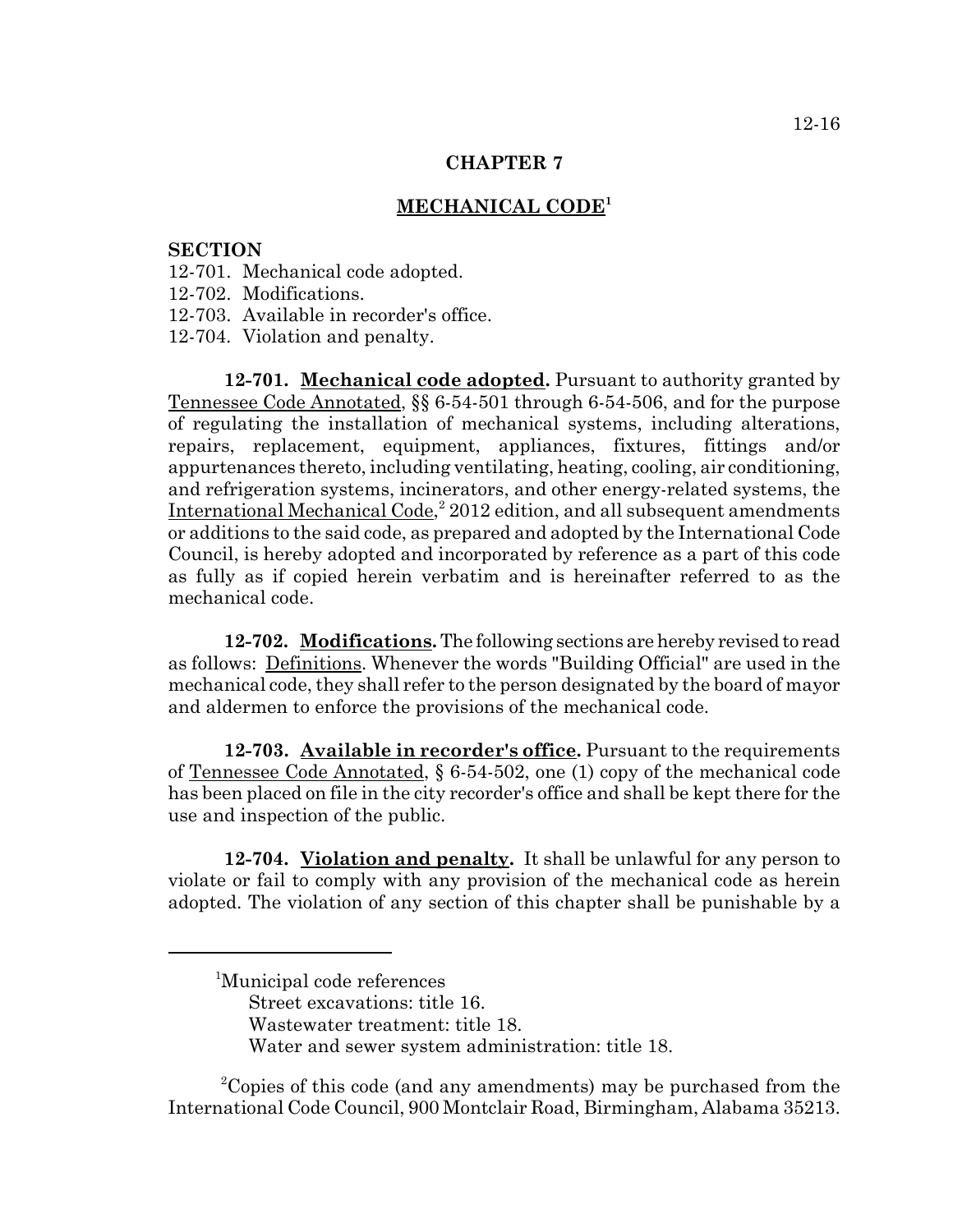penalty under the general penalty provision of this code. Each day a violation is allowed to continue shall constitute a separate offense.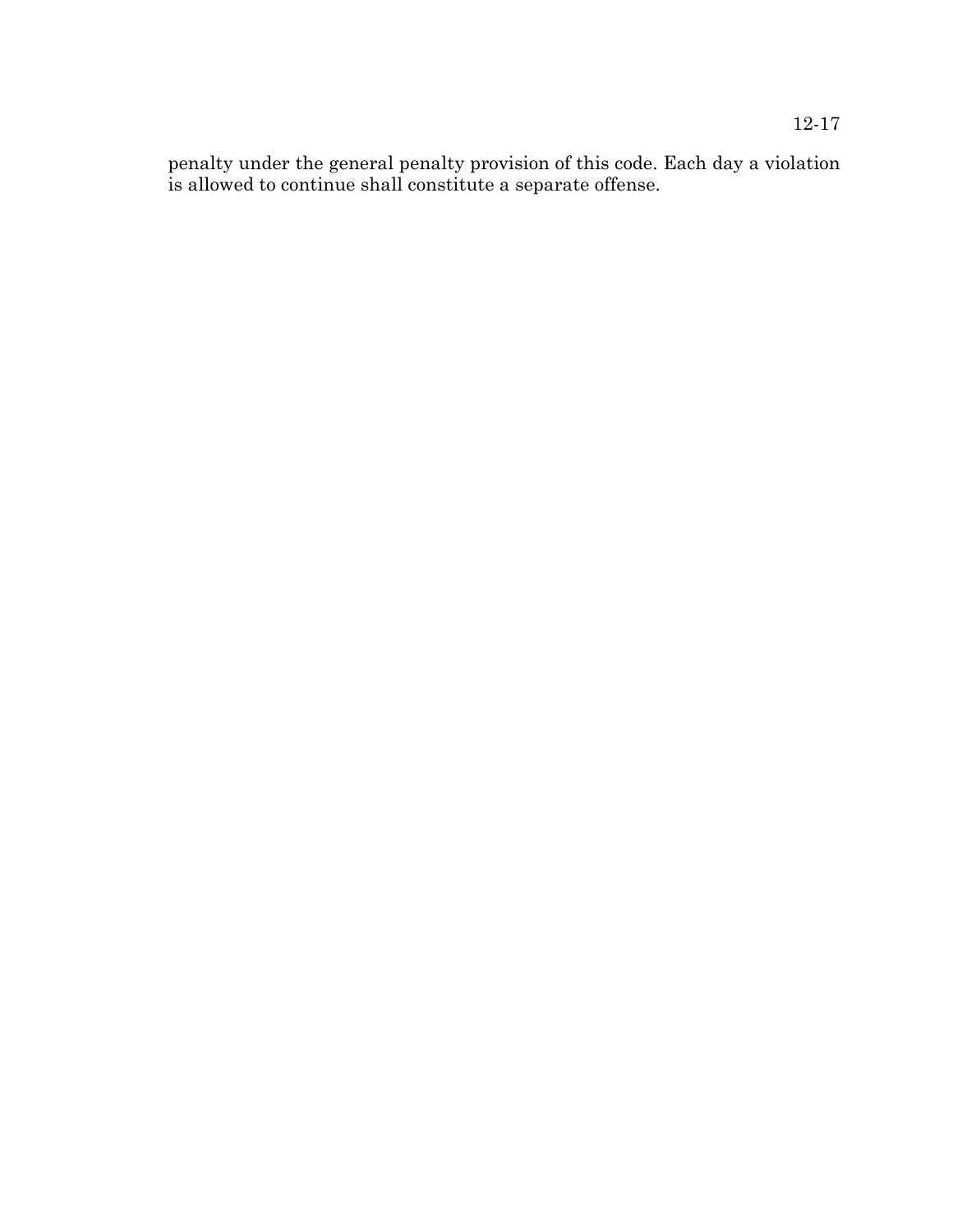# **PROPERTY MAINTENANCE CODE**

### **SECTION**

- 12-801. Property maintenance code adopted.
- 12-802. Modifications.
- 12-803. Available in recorder's office.
- 12-804. Violation and penalty.

**12-801. Property maintenance code adopted**. Pursuant to authority granted by Tennessee Code Annotated §§ 6-54-501 through 6-54-506, and for regulating and governing the conditions and maintenance of all property, buildings and structures; by providing the standards for supplied utilities and facilities and other physical things and conditions essential to ensure that structures are safe, sanitary and fit for occupation and use; and the condemnation of buildings and structures unfit for human occupancy and use, and the demolition of such existing structures as herein provided; providing for the issuance of permits and collection of fees therefor; and each and all of the regulations, provisions, penalties, conditions and terms of said International Property Maintenance Code,<sup>1</sup> 2012 edition, and all subsequent amendments or additions to the said code, as prepared and adopted by the International Code Council, is hereby adopted and incorporated by reference as a part of this code as fully as if copied herein verbatim, and is hereinafter referred to as the property maintenance code. (Ord. #01-11, Feb. 2011)

**12-802. Modifications**. The following sections are hereby revised to read as follows: Definitions. Whenever the words "Building Official" are used in the property maintenance code, they shall refer to the person designated by the board of mayor and aldermen to enforce the provisions of the property maintenance code.

**12-803. Available in recorder's office**. Pursuant to the requirements of the Tennessee Code Annotated  $\S$  6-54-502, one (1) copy of the property maintenance code has been placed on file in the recorder's office and shall be kept there for the use and inspection of the public.

**12-804. Violation and penalty**. It shall be unlawful for any person to violate or fail to comply with any provision of the property maintenance code as herein adopted by reference and modified. The violation of any section of this

<sup>1</sup> Copies of this code (and any amendments) may be purchased from the International Code Council, 900 Montclair Road, Birmingham, Alabama 35213.